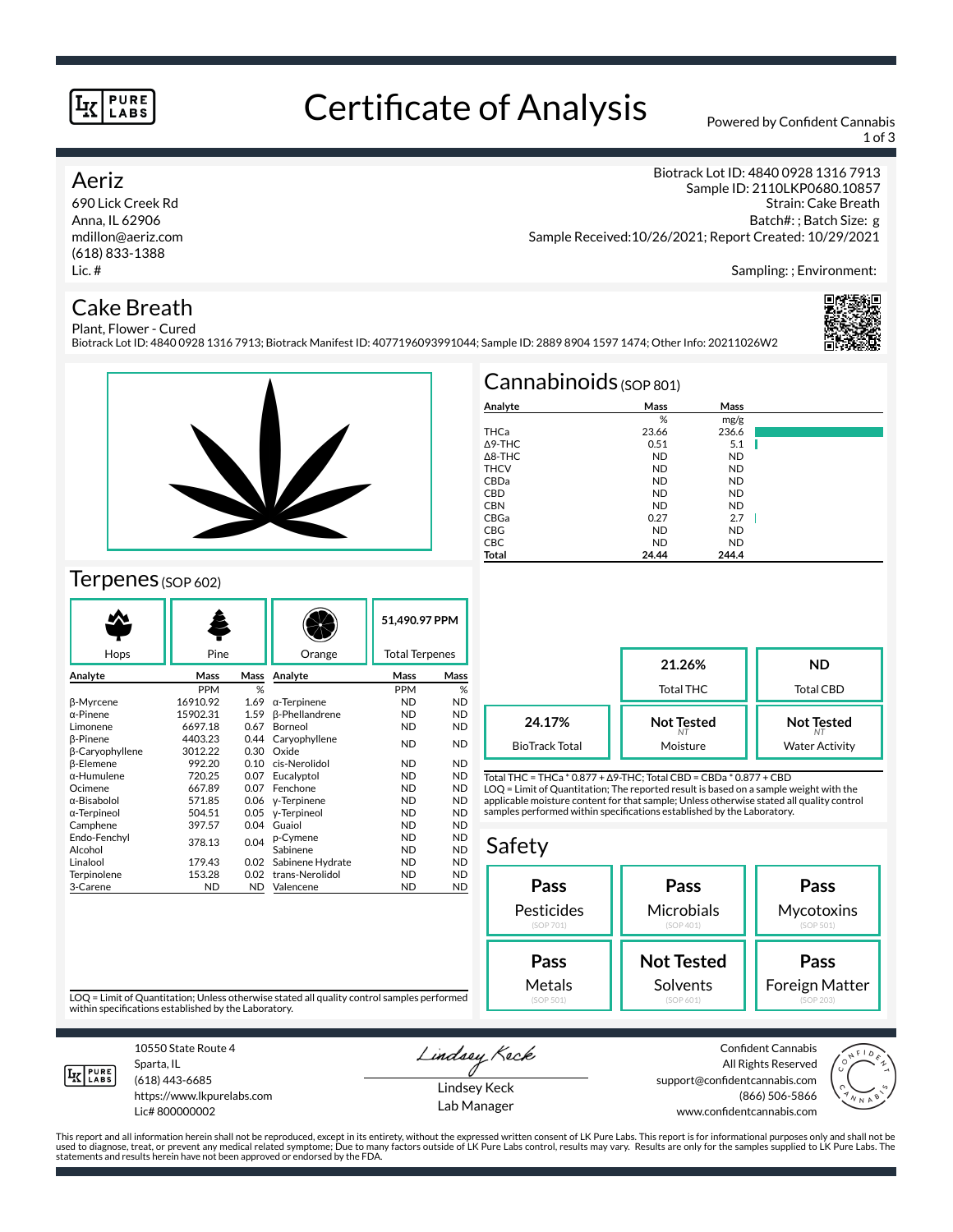#### **PURE LABS**

# Certificate of Analysis Powered by Confident Cannabis

2 of 3

### Aeriz

690 Lick Creek Rd Anna, IL 62906 mdillon@aeriz.com (618) 833-1388 Lic. #

Biotrack Lot ID: 4840 0928 1316 7913 Sample ID: 2110LKP0680.10857 Strain: Cake Breath Batch#: ; Batch Size: g Sample Received:10/26/2021; Report Created: 10/29/2021

Sampling: ; Environment:

#### Cake Breath Plant, Flower - Cured

Biotrack Lot ID: 4840 0928 1316 7913; Biotrack Manifest ID: 4077196093991044; Sample ID: 2889 8904 1597 1474; Other Info: 20211026W2

| <b>Pesticides</b> |            |       |      | Pass          | <b>Microbials</b>                                                                                                                                   |       |       | Pass          |
|-------------------|------------|-------|------|---------------|-----------------------------------------------------------------------------------------------------------------------------------------------------|-------|-------|---------------|
| Analyte           | <b>LOO</b> | Limit | Mass | <b>Status</b> | Analyte                                                                                                                                             | Limit | Mass  | <b>Status</b> |
|                   |            |       |      |               |                                                                                                                                                     | CFU/g | CFU/g |               |
|                   |            |       |      |               | Aerobic Bacteria                                                                                                                                    | 10000 | 2163  | Pass          |
|                   |            |       |      |               | Bile-Tolerant Gram-Negative Bacteria                                                                                                                | 100   | ND.   | Pass          |
|                   |            |       |      |               | Coliforms                                                                                                                                           | 100   | ND.   | Pass          |
|                   |            |       |      |               | E. Coli                                                                                                                                             | 0     | ND.   | Pass          |
|                   |            |       |      |               | Salmonella                                                                                                                                          | 0     | ND.   | Pass          |
|                   |            |       |      |               | Yeast & Mold                                                                                                                                        | 1000  | ND.   | Pass          |
|                   |            |       |      |               | TNTC = Too Numerous to Count; Unless otherwise stated all quality control samples<br>performed within specifications established by the Laboratory. |       |       |               |
|                   |            |       |      |               |                                                                                                                                                     |       |       |               |
|                   |            |       |      |               | <b>Heavy Metals</b>                                                                                                                                 |       |       | Pass          |

| Analyte  | loc        | Mass       | <b>Status</b> |
|----------|------------|------------|---------------|
|          | <b>PPM</b> | <b>PPM</b> |               |
| Arsenic  |            | <b>ND</b>  | Pass          |
| Cadmium  |            | <b>ND</b>  | Pass          |
| Chromium |            | <b>ND</b>  | Pass          |
| Lead     |            | <b>ND</b>  | Pass          |
| Mercury  |            | ND         | Pass          |

LOQ = Limit of Quantitation; Unless otherwise stated all quality control samples performed within specifications established by the Laboratory.

| Mycotoxins   |     |            |            | Pass        |
|--------------|-----|------------|------------|-------------|
| Analyte      | LOC | Limit      |            | Mass Status |
|              | PPB | <b>PPR</b> | <b>PPB</b> |             |
| <b>B1</b>    |     | 0.10       | <b>ND</b>  | Pass        |
| <b>B2</b>    |     | 0.10       | <b>ND</b>  | Pass        |
| G1           |     | 0.10       | <b>ND</b>  | Pass        |
| G2           |     | 0.10       | <b>ND</b>  | Pass        |
| Ochratoxin A |     | 0.10       | <b>ND</b>  | Pass        |

LOQ = Limit of Quantitation; Unless otherwise stated all quality control samples<br>performed within specifications established by the Laboratory.

LOQ = Limit of Quantitation; Unless otherwise stated all quality control samples performed within specifications established by the Laboratory.

10550 State Route 4 Sparta, IL (618) 443-6685

**LK** LABS

Lic# 800000002

https://www.lkpurelabs.com

Lindsey Keck

Confident Cannabis All Rights Reserved support@confidentcannabis.com (866) 506-5866



Lindsey Keck Lab Manager www.confidentcannabis.com

This report and all information herein shall not be reproduced, except in its entirety, without the expressed written consent of LK Pure Labs. This report is for informational purposes only and shall not be<br>used to diagnos statements and results herein have not been approved or endorsed by the FDA.